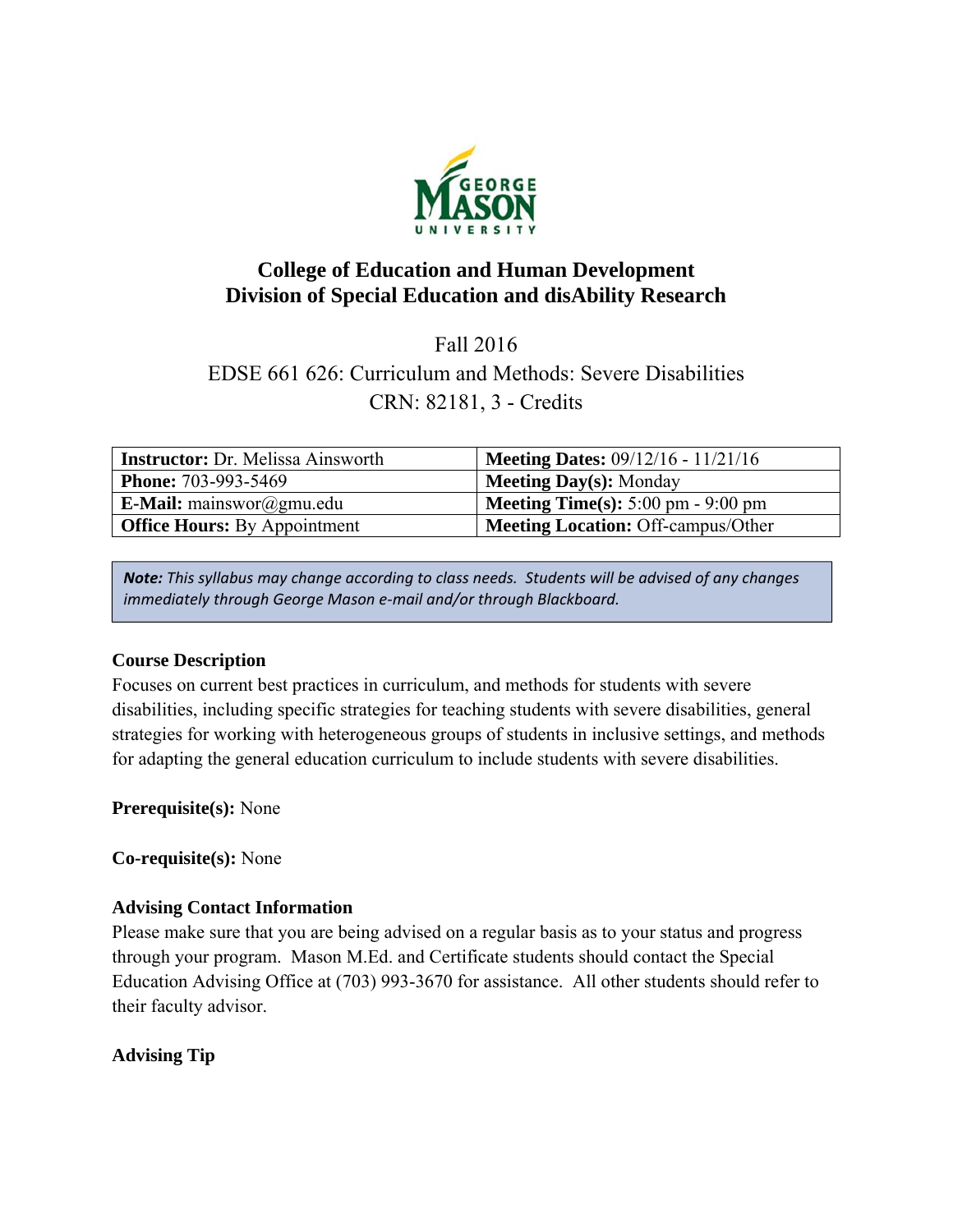Did you know you can evaluate your progress in the program at any time by running a Degree Evaluation in Patriotweb? Step by step instructions are available at http://registrar.gmu.edu/students/degree-evaluation/.

# **Nature of Course Delivery**

Learning activities include the following:

- 1. Class lecture and discussion
- 2. Application activities
- 3. Small group activities and assignments
- 4. Video and other media supports
- 5. Research and presentation activities
- 6. Electronic supplements and activities via Blackboard

# **Field Experience Requirement**

A Field Experience is a part of this course. A field experience is a variety of early and ongoing field-based opportunities in which candidates may observe, assist, tutor, and/or conduct research. Field experiences may occur in off-campus settings, such as schools (NCATE, 2008). Below are REQUIRED PROCEDURES FOR ALL STUDENTS ENROLLED IN THIS COURSE

1. Prior to representing George Mason in off-campus settings, visit this site: http://cehd.gmu.edu/teacher/internships-field-experience. The site has a comprehensive PowerPoint on the registration process and tips for a successful field experience. This is called the Field Experience Presentation. View this.

2. Complete the online field experience registration form [http://cehd.gmu.edu/endorse/ferf] at the beginning of the semester (if not before) and complete the information requested REGARDLESS if you need assistance in 'finding' an individual for the project/assignment or not. This information is required by the state. It is important that you do this within the first two classes so that the Clinical Practice Office has sufficient time to find a placement for you.

---------------------------------------------------------------------------------------------------------------------

Please indicate how your placement will be arranged.\*

- I will need George Mason (Clinical Practice Specialist) to arrange a placement for my field experiences (including observations and/or case studies).
- I have been assigned a placement by my program for my field experiences (including observations and/or case studies).
- I will arrange my own field experience (observations and/or case studies) because I am a fulltime contracted school system employee and will complete field experience at my workplace.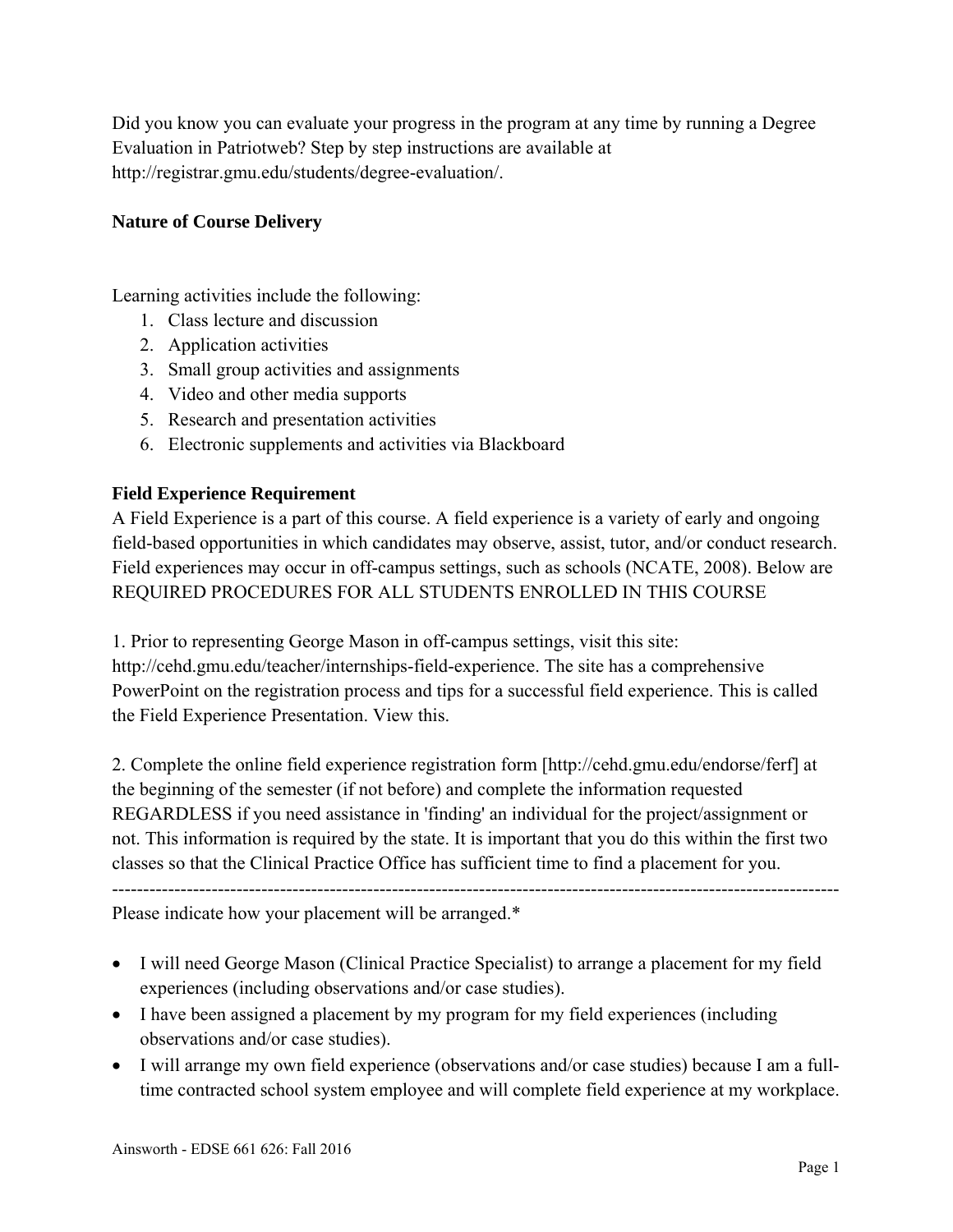I will arrange my own field experiences (observations and/or case studies) because I am conducting a case study or individualized child portfolio with an individual outside of the school system (Special Education, Assistive Technology, Early Childhood Special Education, Early Childhood Education PK-3, Dual Licensure Early Childhood Education PK-3 and Early Childhood Special Education only).

Fields marked with \* are required. Your preferences may not be guaranteed.

NOTE: When selecting options of "I will arrange my own…" you will be asked to specify further, and/or identify the region and/or school of your arrangement. You will also be asked to obtain permission from a school principal or school administrator. Students should keep this documentation.

 $\checkmark$  I understand that I must obtain permission from my principal/school administrator.

NOTE: It is not recommended that you work with your own child.

NOTE: If you selected the last option above, an email from the host teacher and the administrator is required to be sent to cuanseru@gmu.edu. The email serves as documentation of the approval. The administrators must approve all visitors in their school.

# **Learner Outcomes**

Upon completion of this course, students will be able to:

- 1. Write IEPs so they define individualized sequences of measurable objectives for teaching needed functional skills that link to standards of learning general curriculum and begin with present level of performance and end with goal performance.
- 2. Construct, use, and interpret nonstandard, informal skill assessment (such as task analysis and observation) to identify appropriate objectives, evaluate student performance during baseline and intervention, and make improvements in instruction for students with disabilities in an adapted curriculum across the K-12.levels.
- 3. Assess target skills before (baseline probes) and during (instructional probes) instruction using direct observation or assessment of permanent products.
- 4. Create dated graphs of student performance data using Excel; draw aim and trend lines using Excel.
- 5. Use "raw" and graphed student performance data (along with aim and trend lines and problem analysis) to evaluate the effects of instruction and make data-based decisions for improving student performance.
- 6. Embed instruction on targeted IEP objectives into functional daily routines and activities.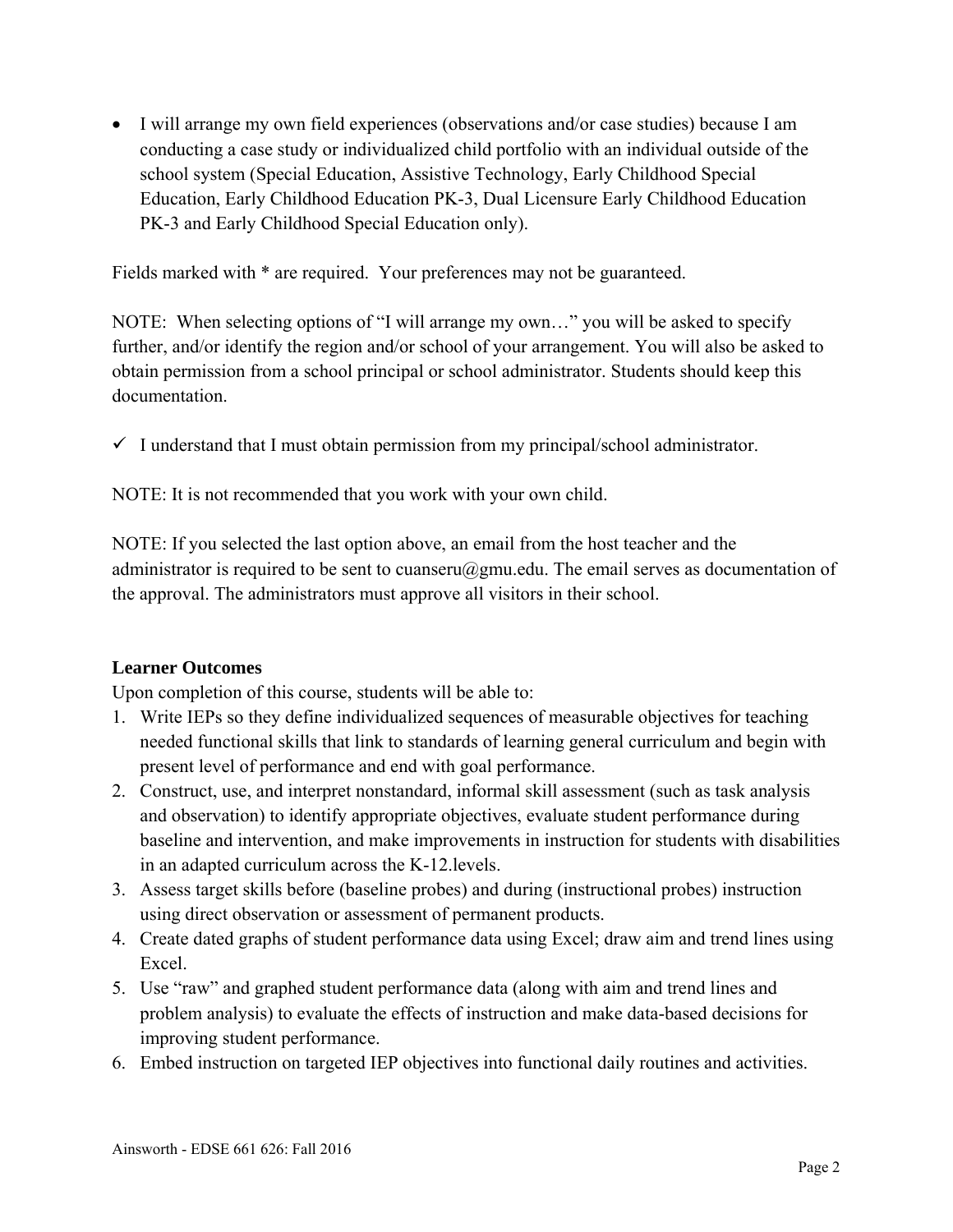- 7. Plan, implement, and evaluate instructional programs that use effective antecedent teaching strategies (e.g., observational learning, milieu approach, system of least intrusive prompts, simultaneous prompting, time delay, graduated guidance, picture assists, audio/ videomodeling, backward and whole task chaining) and consequent strategies (e.g., shaping, error correction, consequential strategies, and interspersed review).
- 8. Write and implement an instructional plan that specifies a sequence of instructional objectives leading to a goal, uses a task analysis (for multiple step skills) or a skill sequence (for discrete skills), incorporates antecedent and consequence teaching strategies aimed at a specific stage of learning, and specifies a plan for collecting and analyzing student performance data on an ongoing basis.
- 9. Understand general education teaching practices that promote inclusion of students with severe disabilities in the general education curriculum and support them in the least restrictive environment (e.g., curriculum and instructional adaptation, group instruction, selfmanagement, schedule following, cooperative learning, peer tutoring). Understand when and how to use small group instruction, peer tutoring, community-based instruction, simulated instruction, video-modeling instruction, and instruction involving both typical students and students with disabilities.
- 10. Apply a model to plan with general educators any adaptations and modifications that are needed in the general education curriculum and class activities in order to meet the instructional needs of students with severe disabilities.
- 11. Train paraprofessional support staff to use appropriate teaching methods and supportive interaction styles with students to support students without encouraging dependency. Provide these staff members with supervision and feedback.

# **Required Textbooks**

Snell, M.E., & Brown, F. (2011). *Instruction of students with severe disabilities* (8<sup>th</sup> ed.). Upper Saddle River, NJ: Prentice Hall

#### **Recommended Textbooks**

American Psychological Association (2009). *Publication manual of the American Psychological*  Association (6<sup>th</sup> ed.). Washington, DC: Author.

# **Required Resources**

Access to Blackboard

#### **Additional Readings**

As assigned and posted in Blackboard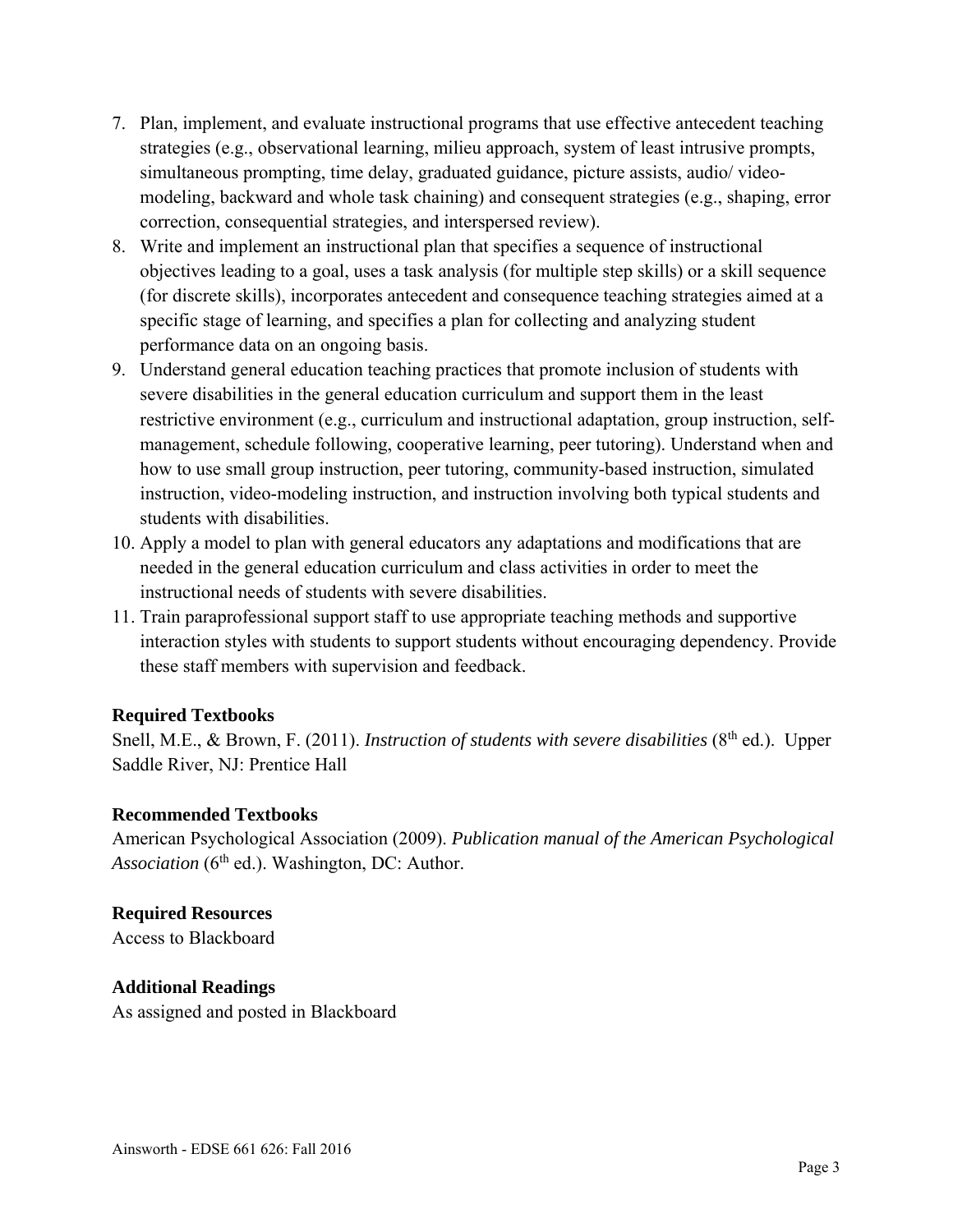# **Course Relationships to Program Goals and Professional Organizations**

This course is part of The Virginia Consortium for Teacher Preparation in Special Education Adapted Curriculum, a grant from the Virginia Department of Education that includes George Mason University, Virginia Commonwealth University, Radford University, Norfolk State University, Old Dominion University, and James Madison University. Through the completion of the Adapted Curriculum Consortium program, students are eligible for teacher licensure in the Commonwealth of Virginia in the area of Special Education – Adapted Curriculum K-12. This program complies with the standards for teacher licensure established by the Council for Exceptional Children (CEC), the major special education professional organization. The CEC standards that will be addressed in this class include Standard 1: Learner Development and Individual Learning Differences, Standard 2: Learning Environments, Standard 4: Assessment, Standard 5: Instructional Planning and Strategies, Standard 6: Professional Learning and Ethical Practices, & Standard 7: Collaboration. (Updated Fall 2014 to align with the revised CEC Standards)

# **GMU Policies and Resources for Students:**

a. Students must adhere to the guidelines of the George Mason University Honor Code [See http://oai.gmu.edu/the-mason-honor-code/].

b. Students must follow the university policy for Responsible Use of Computing [See http://universitypolicy.gmu.edu/policies/responsible-use-of-computing/].

c. Students are responsible for the content of university communications sent to their George Mason University email account and are required to activate their account and check it regularly. All communication from the university, college, school, and program will be sent to students solely through their Mason email account.

d. The George Mason University Counseling and Psychological Services (CAPS) staff consists of professional counseling and clinical psychologists, social workers, and counselors who offer a wide range of services (e.g., individual and group counseling, workshops and outreach programs) to enhance students' personal experience and academic performance [See http://caps.gmu.edu/].

e. Students with disabilities who seek accommodations in a course must be registered with George Mason University Disability Services and inform their instructor, in writing, as soon as possible. Approved accommodations will begin at the time the written letter from Disability Services is received by the instructor. [See http://ods.gmu.edu/].

f. Students must follow the university policy stating that all sound emitting devices shall be turned off during class unless otherwise authorized by the instructor.

g. The George Mason University Writing Center staff provides a variety of resources and services (e.g., tutoring, workshops, writing guides, handbooks) intended to support students as they work to construct and share knowledge through writing [See http://writingcenter.gmu.edu/].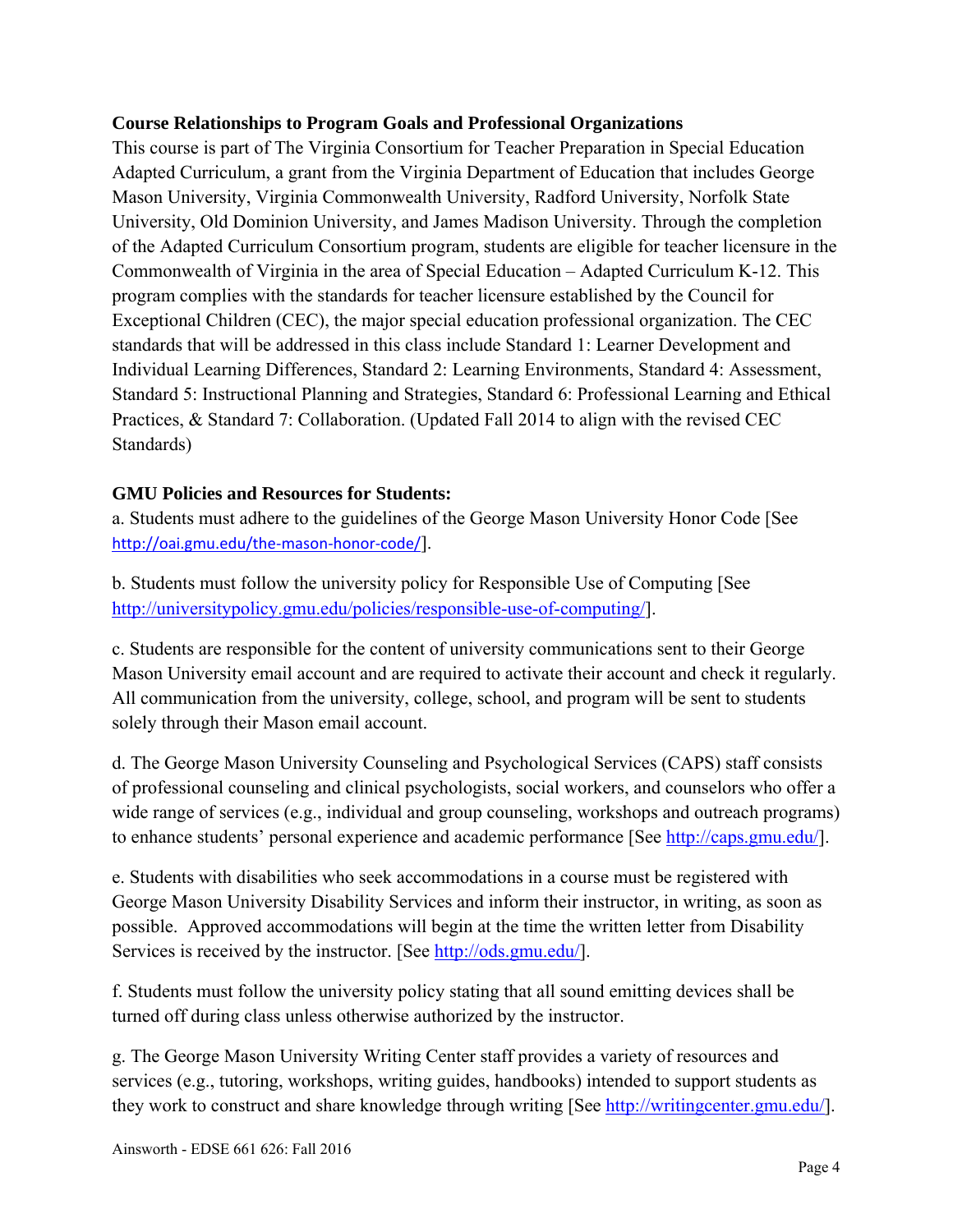#### **Professional Dispositions**

Students are expected to exhibit professional behaviors and dispositions at all times.

#### **Core Values Commitment**

The College of Education & Human Development is committed to collaboration, ethical leadership, innovation, research-based practice, and social justice. Students are expected to adhere to these principles. [See http://cehd.gmu.edu/values/]

For additional information on the College of Education and Human Development, Graduate School of Education, please visit our website [See http://gse.gmu.edu/]

#### **Course Policies & Expectations**

#### *Attendance.*

Students are expected to attend all class sessions during the course. As adult learners, you make personal decisions about enacting professional responsibilities, including those as a student. Students are expected to arrive on time and stay for the duration of class time. Attendance, timeliness, and professionally relevant, respectful and active participation are expected. Attendance and professional participation at all sessions is very important because all of the activities in class are planned in such a way that they cannot be recreated outside the class session.

 In the unlikely event that you are not able to attend, it is your responsibility to make arrangements to obtain notes, handouts, and lecture details from another student. Students who are absent are held responsible for the material covered including assignment discussions/clarifications/explanations and assignments given and due. It is your responsibility to arrange with another student for collection of materials and to promptly obtain class notes, handouts, lecture details, explanations of content, and procedures/assignments, etc. It is also recommended that you notify the instructor about absences in advance or within 24 hours after an absence

#### *Late Work.*

All assignments must be submitted on or before the assigned due date. In fairness to students who make the effort to submit work on time, 5% of the total assignment points will be deducted each day from your grade for late assignments. After one week, NO POINTS will be awarded towards any assignments and the assignment will no longer be accepted. A score of 0 will be entered into the grade book for that assignment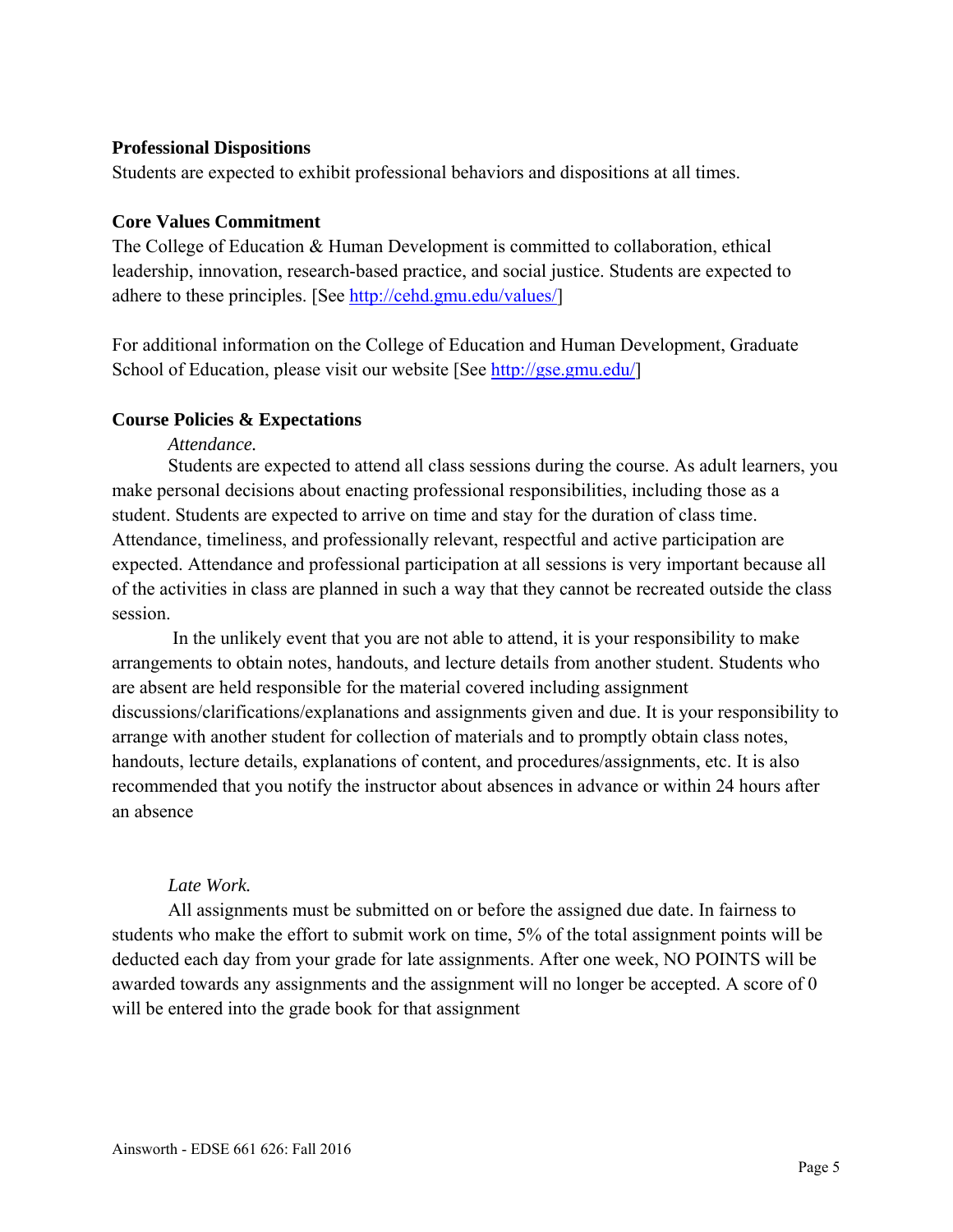# **Tk20 Performance-Based Assessment Submission Requirement**

Every student registered for any Special Education course with a required performance-based assessment is required to submit the *Instructional Plan and Implementation* to Tk20 through Blackboard (regardless of whether the student is taking the course as an elective, a onetime course or as part of an undergraduate minor). Evaluation of the performance-based assessment by the course instructor will also be completed in Tk20 through Blackboard. Failure to submit the assessment to Tk20 (through Blackboard) will result in the course instructor reporting the course grade as Incomplete (IN). Unless the IN grade is changed upon completion of the required Tk20 submission, the IN will convert to an F nine weeks into the following semester.

# **Grading Scale**

A 95 – 100 points A- 90 – 94 points  $B$  80 – 89 points C 70-79 points F 69% and below

**Note**: Spelling, grammar and writing style are important components of professional writing. Accurate, clear, concise writing is required of all professionals and will be considered in the grading of all assignments. Written assignments will be evaluated for content, clarity, format, cohesiveness, and use of person-first language. Additionally, points will be deducted for spelling, grammatical, and word processing errors

#### **Assignments**

#### **Performance-based Assessment (Tk20 submission required).**

Course participants must identify and work with an appropriate target student with severe Disabilities\*\* ages 5-21 who is participating in the adapted curriculum. You will need permission to read this student's confidential file, and engage in observation, interview, instruction and assessment activities with that student and her/his family and team members in order to complete the major assignments for the class. It is your responsibility to identify an appropriate target student. It is expected that you will need at least 20-25 hours across the course of the semester to engage in instructional and assessment activities with your target student, their family and team members. Please see Blackboard for a detailed description and rubric.

In this assignment you will develop and implement an instructional program for teaching an **academic** skill to a student with **severe** disabilities

\*\* An appropriate target student must have an intellectual disability with a reported IQ below 70. Appropriate target students may have concurrent physical or sensory disabilities or autism.

This assignment has 3 Parts. *Each part will be graded individually*.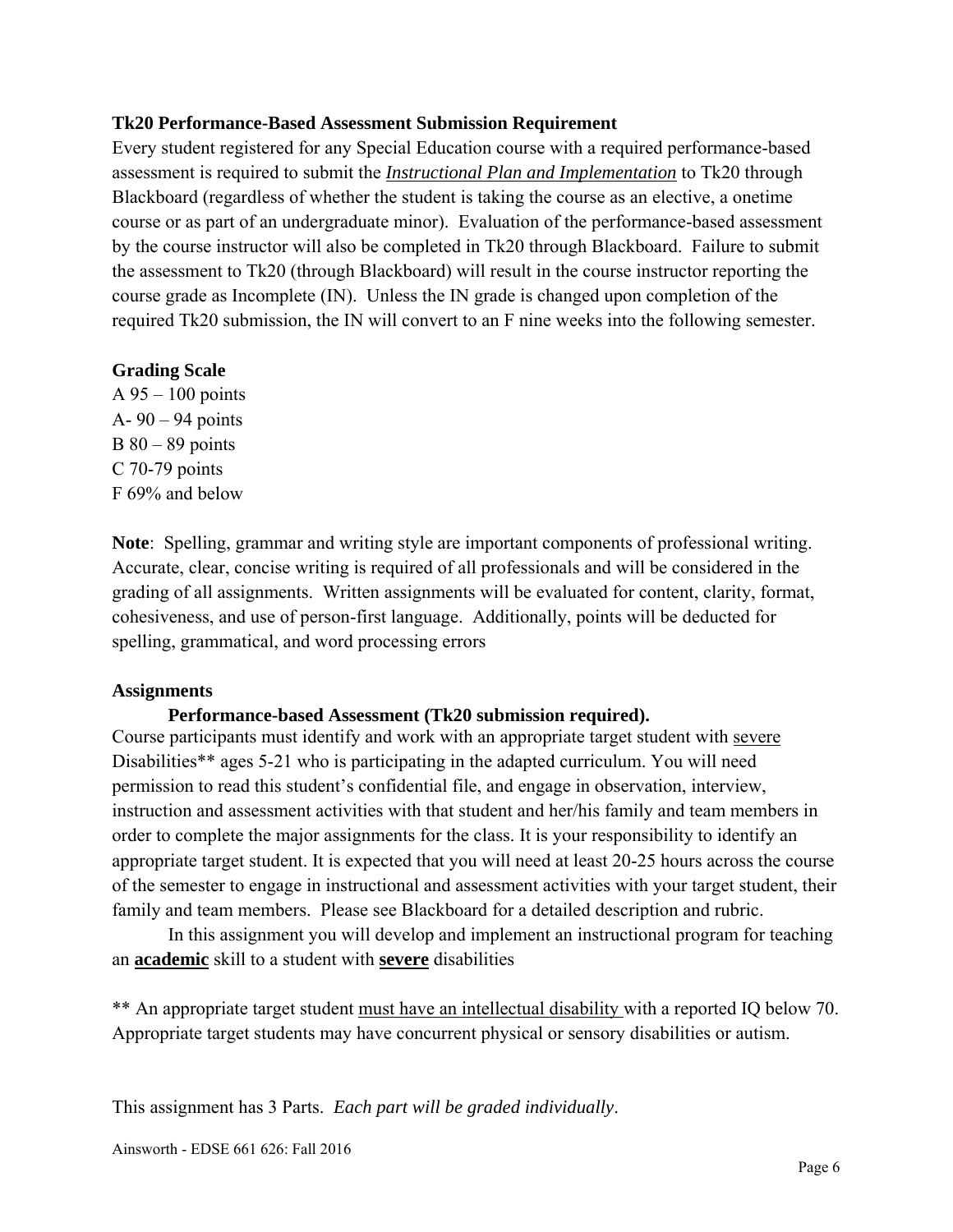# **Part 1: Detailed Instructional Program Proposal (5 points)**

An *instructional plan proposal must be submitted and approved by the instructor* before you can begin the assignment. You will receive the full 5 points upon submitting your proposal. No partial credit will be given. No credit will be given for late proposals unless explicit permission is given by the instructor for a late turn in.

You will need to submit a one page proposal prior to implementing the program in which you:

• Provide the student/individual information: age, school placement, identified eligibility and/or disability, level of academic ability, other pertinent information such as verbal abilities and physical or behavioral limitations. (this information may be bulleted)

 Briefly Identify the objective and provide a rationale for teaching it to this person, Identify the teaching strategy selected

# **Part 2: Completed Draft of the first section: (50 points).**

Based upon instructor feedback, students may select to rewrite this section before it is resubmitted with part 3 on final due date as listed in the syllabus. Regardless of rewriting, part 2 must be handed in with part 3 for a complete paper on the final due date.

○ Write the instructional program plan or method:

- Describe student/individual thoroughly
- Describe the setting where instruction will occur
- Describe the collaborative teaming you used to plan
- Include a complete instructional objective (conditions, behavior, and criterion and develop a data collection method and data collection sheets,)
- Describe teaching procedures, including antecedents, teaching strategies and consequences

# **Part 3: 100 points possible**

○ Implement and record data on the program which you will present in a results section of your paper. **You must turn in your Data collection sheets with the final product. You will also need to present your data in an electronic graph.** 

○ Provide a discussion of the program including evaluation of the program based on student performance, and limitations/suggestions for changes in future implementation. We will discuss the details in subsequent class sessions.

\*\*(Please note that if you do not currently teach students with severe disabilities you will need to find a student outside of your class to develop a plan for.)

**Service State State**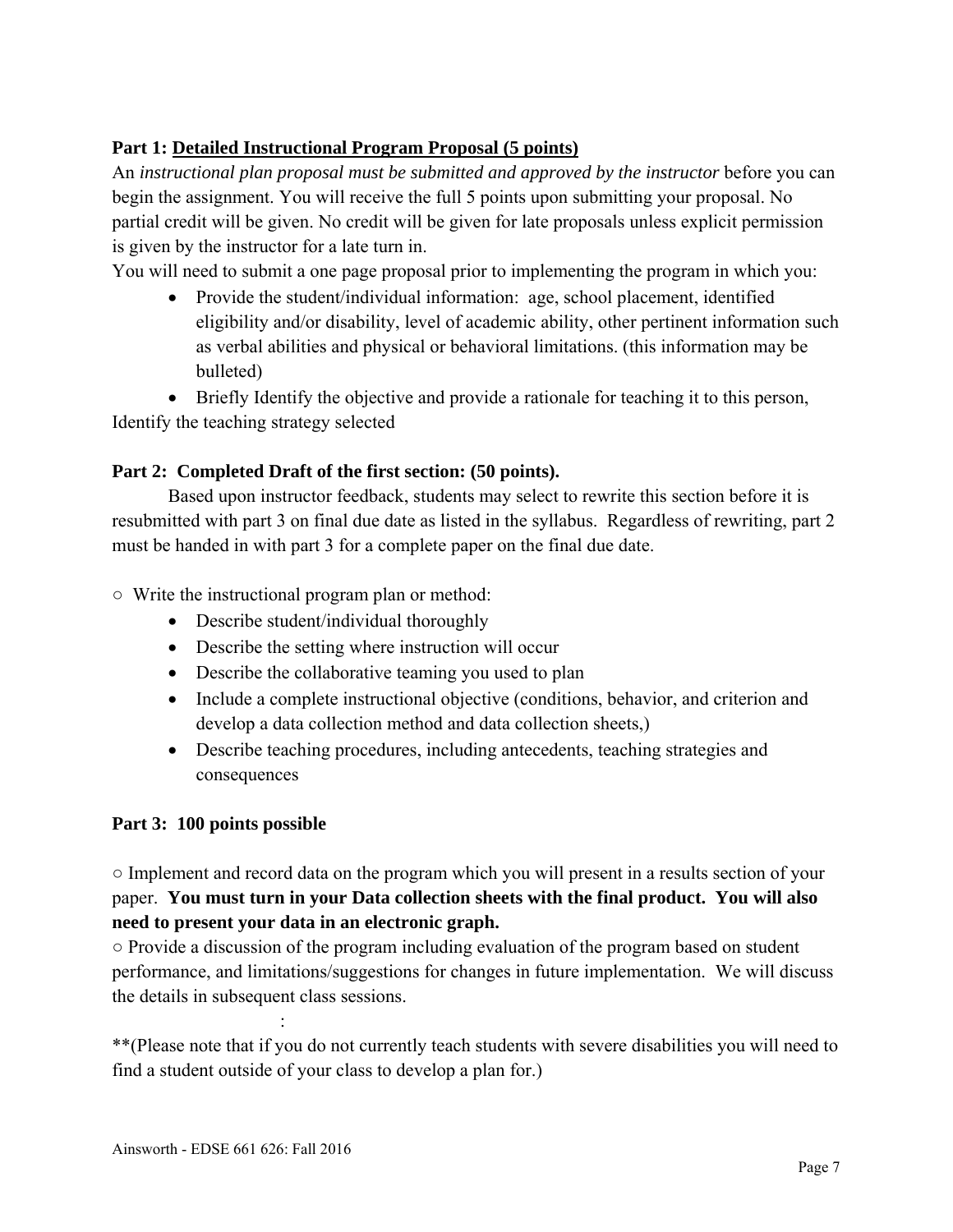| Date due     | Section due                         | points             |
|--------------|-------------------------------------|--------------------|
| September 14 | 1 (Instructional plan)<br>proposal) | 5 (all or nothing) |
| October 5    |                                     | 50                 |
| November 16  | 2 (revised) $& 3$                   | 100                |

Instructional Plan sections and due dates

# **Performance-based Common Assignments (No Tk20 submission required).**

# **Other Assignments.**

# **Classroom plan: 50 points possible**

This assignment will require that you submit a detailed description of your teaching environment and students, an hour by hour classroom plan for your students with disabilities for 5 consecutive days and a 1-2 page discussion of the evidence –based best practices you use. You will be required to reference your text and articles read for class in your discussion of best practices.

#### **Lesson Plans: 100 pts total (25 pts each)**

As we cover different academic areas you will be asked to turn in 1 lesson plan per area for a total of 4 lessons plans (1 each for the following areas: math, science/history, communication, life skills). Each lesson plan is worth 25 points. Each lesson plan has a different due date. Detailed descriptions of the directions for each lesson plan is found on blackboard under the assignments tab

#### **In-Class Assignments: 50 points possible total**

There will be 5 unannounced quizzes/reading checks or in class activities throughout the semester. Each is worth 10 points for a total of 50 possible points. If you miss class, these may **NOT** be made up.

#### **Schedule**

A draft class schedule of class topics, due dates and reading assignments is available on the last page of this syllabus as well as on Blackboard. Please note that this schedule may change due to the needs of the class, inclement weather or at the instructor's discretion. If there is a change in the class schedule, students will be notified and an updated schedule will be available on blackboard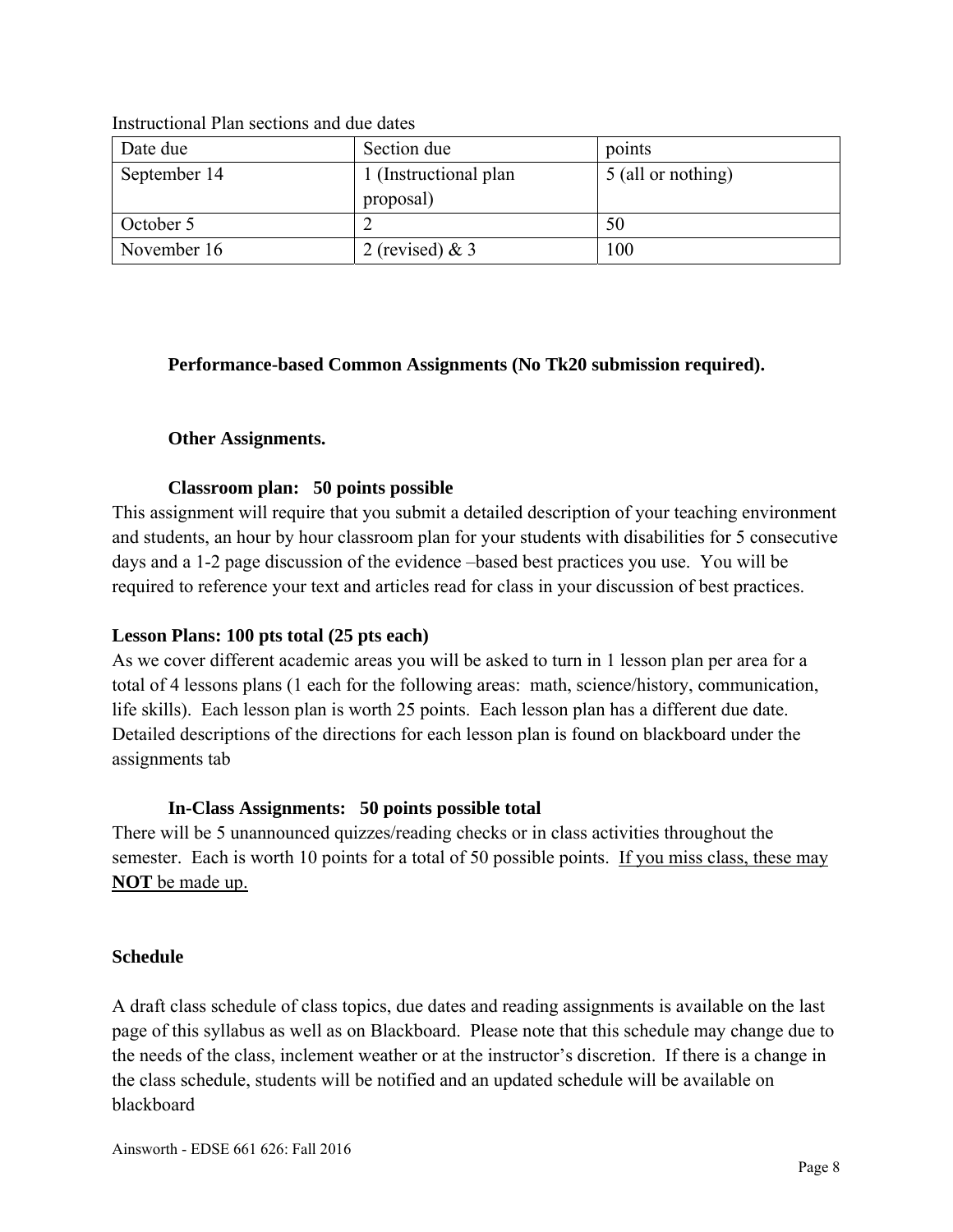# **Class Schedule** – Draft and subject to change

| <b>Week</b>     | <b>Class Topic</b>                                                                   | <b>Assignment Due</b>                                                                                                                             | <b>Reading Assignment</b><br>(To be completed before coming to                                                                                                                                                        |
|-----------------|--------------------------------------------------------------------------------------|---------------------------------------------------------------------------------------------------------------------------------------------------|-----------------------------------------------------------------------------------------------------------------------------------------------------------------------------------------------------------------------|
|                 |                                                                                      |                                                                                                                                                   | class)                                                                                                                                                                                                                |
| Sept 12         | Introduction: Nuts &<br>Bolts; Educational<br>Assumptions and<br>organizing yourself |                                                                                                                                                   | none                                                                                                                                                                                                                  |
| September<br>19 | Writing meaningful IEPs<br>and individual<br>conferences                             | 1) Instructional plan<br>proposal due (Bring<br>hard copy to class<br>and upload)<br>And<br>2) In Class quiz on<br>readings during<br>conferences | Text: Brown, McDonnell & Snell<br>Chapters 1, 3 and 5<br>Article: Patti, A.L. (2016) - Back to<br><b>Basics</b><br>Article: Spooner, Browder and<br>Mims - Chapter 4                                                  |
| Sept 26         | <b>Instructional Strategies</b><br>And Data Collection                               |                                                                                                                                                   |                                                                                                                                                                                                                       |
| Oct 3           | Designing Effective<br>Lessons                                                       | <b>.Instructional Plan</b><br>part 2 due by 5:00<br>pm via Blackboard<br>upload                                                                   | Article: Schmoker, M. (2012) The<br>Stunning power of good, traditional<br>lessons (on BB)                                                                                                                            |
| Oct 10          | No Class - Columbus<br>Day                                                           |                                                                                                                                                   |                                                                                                                                                                                                                       |
| Oct 17          | <b>Instructional Strategies:</b><br>Science/history and<br>foundational text         | Class Plan due by<br>5:00 pm via upload<br>to blackboard                                                                                          | <b>Articles:</b><br>Spooner, F., Knight, V. F.,<br>1)<br>Browder, D. M., & Smith,<br>B. R. (2011). Evidence-<br>based practice for teaching<br>academics to students with<br>severe developmental<br>disabilities.    |
|                 |                                                                                      |                                                                                                                                                   | Spooner, F., Knight, V.,<br>2)<br>Browder, D., Jimenez, B.,<br>& DiBiase, W. (2011).<br>Evaluating evidence-based<br>practice in teaching<br>science content to students<br>with severe developmental<br>disabilities |